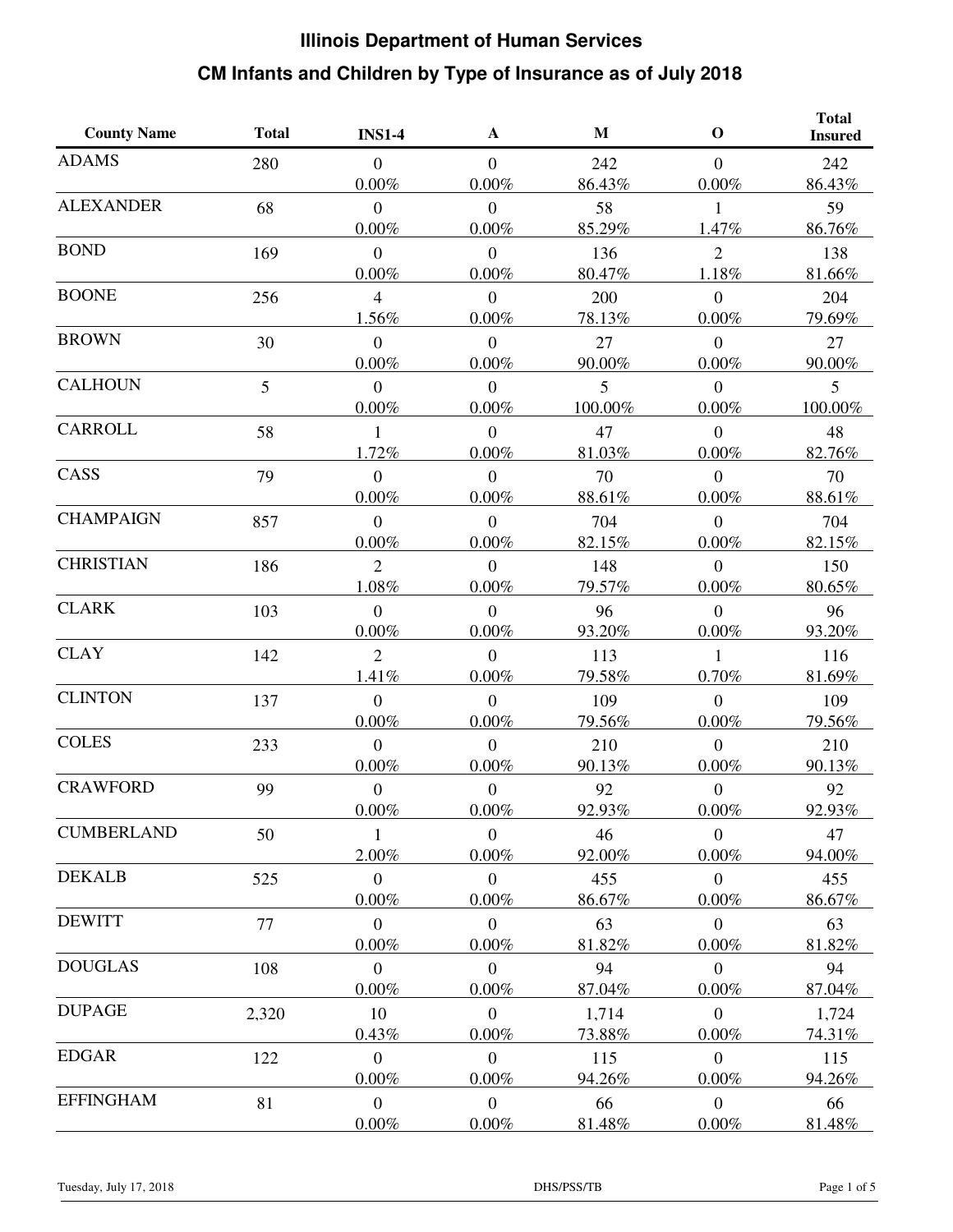| <b>County Name</b> | <b>Total</b> | <b>INS1-4</b>    | A              | M      | $\mathbf 0$      | <b>Total</b><br><b>Insured</b> |
|--------------------|--------------|------------------|----------------|--------|------------------|--------------------------------|
| <b>FAYETTE</b>     | 172          | $\mathbf{1}$     | $\overline{0}$ | 148    | $\overline{0}$   | 149                            |
|                    |              | 0.58%            | $0.00\%$       | 86.05% | 0.00%            | 86.63%                         |
| <b>FORD</b>        | 109          | $\overline{0}$   | $\overline{0}$ | 79     | $\mathbf{0}$     | 80                             |
|                    |              | $0.00\%$         | $0.00\%$       | 72.48% | 0.00%            | 73.39%                         |
| <b>FULTON</b>      | 218          | $\overline{0}$   | $\overline{0}$ | 177    | $\mathbf{0}$     | 177                            |
|                    |              | $0.00\%$         | $0.00\%$       | 81.19% | 0.00%            | 81.19%                         |
| <b>GREENE</b>      | 61           | $\overline{0}$   | $\overline{0}$ | 51     | $\boldsymbol{0}$ | 51                             |
|                    |              | $0.00\%$         | $0.00\%$       | 83.61% | $0.00\%$         | 83.61%                         |
| <b>GRUNDY</b>      | 147          | 1                | $\overline{0}$ | 115    | $\overline{0}$   | 116                            |
|                    |              | 0.68%            | $0.00\%$       | 78.23% | $0.00\%$         | 78.91%                         |
| <b>HAMILTON</b>    | 21           | $\overline{0}$   | $\Omega$       | 18     | $\overline{0}$   | 18                             |
|                    |              | $0.00\%$         | $0.00\%$       | 85.71% | 0.00%            | 85.71%                         |
| <b>HARDIN</b>      | 39           | 1                | $\overline{0}$ | 34     | $\mathbf{0}$     | 35                             |
|                    |              | 2.56%            | $0.00\%$       | 87.18% | 0.00%            | 89.74%                         |
| <b>HENDERSON</b>   | 29           | $\overline{0}$   | $\overline{0}$ | 23     | $\overline{2}$   | 25                             |
|                    |              | $0.00\%$         | $0.00\%$       | 79.31% | 6.90%            | 86.21%                         |
| <b>HENRY</b>       | 225          | $\overline{0}$   | $\overline{0}$ | 178    | $\overline{0}$   | 178                            |
|                    |              | $0.00\%$         | $0.00\%$       | 79.11% | $0.00\%$         | 79.11%                         |
| <b>IROQUOIS</b>    | 98           | $\overline{0}$   | $\overline{0}$ | 67     | $\overline{2}$   | 69                             |
|                    |              | $0.00\%$         | $0.00\%$       | 68.37% | 2.04%            | 70.41%                         |
| <b>JACKSON</b>     | 248          | $\overline{0}$   | $\overline{0}$ | 213    | 33               | 246                            |
|                    |              | $0.00\%$         | $0.00\%$       | 85.89% | 13.31%           | 99.19%                         |
| <b>JASPER</b>      | 60           | 1                | $\overline{0}$ | 48     | $\overline{0}$   | 49                             |
|                    |              | 1.67%            | $0.00\%$       | 80.00% | 0.00%            | 81.67%                         |
| <b>JEFFERSON</b>   | 269          | $\overline{0}$   | $\overline{0}$ | 240    | $\overline{0}$   | 240                            |
|                    |              | $0.00\%$         | $0.00\%$       | 89.22% | 0.00%            | 89.22%                         |
| <b>JERSEY</b>      | 97           | $\overline{0}$   | $\overline{0}$ | 88     | $\boldsymbol{0}$ | 88                             |
|                    |              | $0.00\%$         | $0.00\%$       | 90.72% | $0.00\%$         | 90.72%                         |
| <b>JOHNSON</b>     | 91           | $\boldsymbol{0}$ | $\overline{0}$ | 70     | $\mathbf{0}$     | 70                             |
|                    |              | $0.00\%$         | $0.00\%$       | 76.92% | $0.00\%$         | 76.92%                         |
| <b>KANE</b>        | 3,078        | $5\overline{)}$  | $\overline{0}$ | 2,201  | 1                | 2,207                          |
|                    |              | 0.16%            | $0.00\%$       | 71.51% | 0.03%            | 71.70%                         |
| <b>KANKAKEE</b>    | 751          | 2                | $\overline{0}$ | 595    | $\mathbf{0}$     | 597                            |
|                    |              | 0.27%            | 0.00%          | 79.23% | $0.00\%$         | 79.49%                         |
| <b>KENDALL</b>     | 210          | $\overline{0}$   | $\overline{0}$ | 157    | $\overline{0}$   | 157                            |
|                    |              | $0.00\%$         | 0.00%          | 74.76% | 0.00%            | 74.76%                         |
| <b>KNOX</b>        | 308          | $\mathbf{0}$     | $\overline{0}$ | 278    | $\mathbf{0}$     | 278                            |
|                    |              | $0.00\%$         | $0.00\%$       | 90.26% | $0.00\%$         | 90.26%                         |
| LAKE               | 2,757        | 16               | $\overline{0}$ | 2,027  | 76               | 2,119                          |
|                    |              | 0.58%            | $0.00\%$       | 73.52% | 2.76%            | 76.86%                         |
| <b>LASALLE</b>     | 601          | $\mathbf{0}$     | $\overline{0}$ | 473    | $\mathbf{0}$     | 473                            |
|                    |              | 0.00%            | $0.00\%$       | 78.70% | $0.00\%$         | 78.70%                         |
| <b>LAWRENCE</b>    | 92           | $\overline{0}$   | $\overline{0}$ | 68     | $\boldsymbol{0}$ | 68                             |
|                    |              | $0.00\%$         | $0.00\%$       | 73.91% | $0.00\%$         | 73.91%                         |
|                    |              |                  |                |        |                  |                                |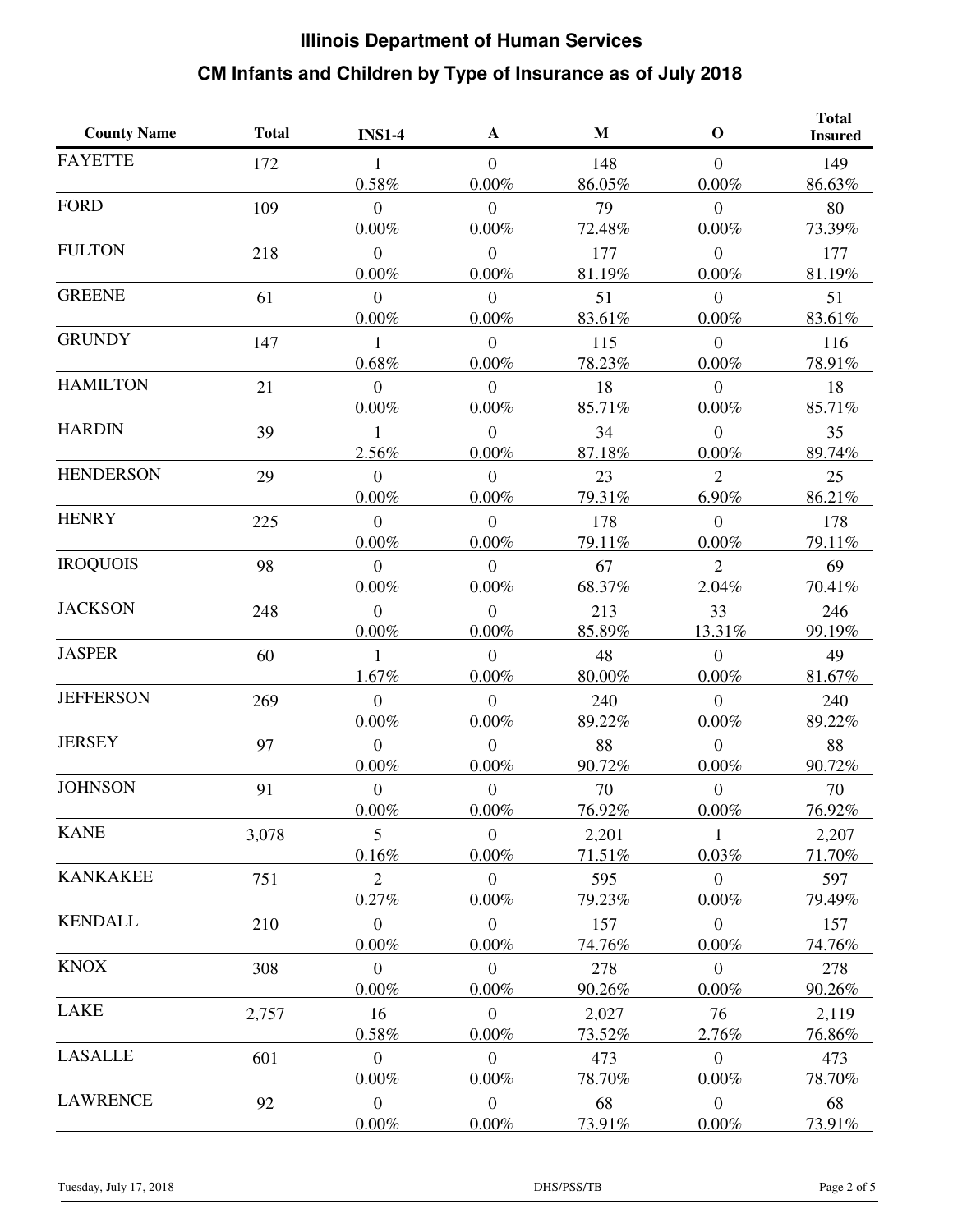| <b>County Name</b> | <b>Total</b> | <b>INS1-4</b>    | A              | M      | $\mathbf 0$      | <b>Total</b><br><b>Insured</b> |
|--------------------|--------------|------------------|----------------|--------|------------------|--------------------------------|
| <b>LEE</b>         | 165          | $\overline{0}$   | $\overline{0}$ | 126    | $\overline{0}$   | 126                            |
|                    |              | $0.00\%$         | $0.00\%$       | 76.36% | 0.00%            | 76.36%                         |
| <b>LIVINGSTON</b>  | 171          | $\overline{2}$   | $\overline{0}$ | 123    | $\mathbf{0}$     | 125                            |
|                    |              | 1.17%            | $0.00\%$       | 71.93% | 0.00%            | 73.10%                         |
| <b>LOGAN</b>       | 121          | $\overline{0}$   | $\overline{0}$ | 108    | $\mathbf{0}$     | 108                            |
|                    |              | $0.00\%$         | $0.00\%$       | 89.26% | 0.00%            | 89.26%                         |
| <b>MACON</b>       | 814          | 1                | $\overline{0}$ | 729    | $\boldsymbol{0}$ | 730                            |
|                    |              | 0.12%            | $0.00\%$       | 89.56% | $0.00\%$         | 89.68%                         |
| <b>MADISON</b>     | 1,066        | 5                | $\overline{0}$ | 833    | $\overline{7}$   | 845                            |
|                    |              | 0.47%            | $0.00\%$       | 78.14% | $0.66\%$         | 79.27%                         |
| <b>MARION</b>      | 321          | 3                | $\Omega$       | 297    | $\overline{0}$   | 300                            |
|                    |              | 0.93%            | $0.00\%$       | 92.52% | 0.00%            | 93.46%                         |
| <b>MARSHALL</b>    | 51           | $\overline{0}$   | $\overline{0}$ | 44     | $\mathbf{0}$     | 44                             |
|                    |              | $0.00\%$         | $0.00\%$       | 86.27% | 0.00%            | 86.27%                         |
| <b>MASON</b>       | 88           | $\overline{0}$   | $\overline{0}$ | 84     | $\mathbf{0}$     | 84                             |
|                    |              | 0.00%            | $0.00\%$       | 95.45% | $0.00\%$         | 95.45%                         |
| <b>MASSAC</b>      | 144          | $\overline{0}$   | $\overline{0}$ | 129    | $\overline{0}$   | 129                            |
|                    |              | $0.00\%$         | $0.00\%$       | 89.58% | 0.00%            | 89.58%                         |
| <b>MCHENRY</b>     | 727          | $\overline{4}$   | $\overline{0}$ | 532    | 12               | 548                            |
|                    |              | 0.55%            | $0.00\%$       | 73.18% | 1.65%            | 75.38%                         |
| <b>MCLEAN</b>      | 845          | $\overline{2}$   | $\theta$       | 746    | 1                | 749                            |
|                    |              | 0.24%            | $0.00\%$       | 88.28% | 0.12%            | 88.64%                         |
| <b>MERCER</b>      | 92           | $\overline{0}$   | $\overline{0}$ | 71     | $\overline{0}$   | 71                             |
|                    |              | 0.00%            | $0.00\%$       | 77.17% | 0.00%            | 77.17%                         |
| <b>MONROE</b>      | 30           | $\overline{0}$   | $\overline{0}$ | 23     | $\overline{0}$   | 23                             |
|                    |              | $0.00\%$         | $0.00\%$       | 76.67% | $0.00\%$         | 76.67%                         |
| <b>MONTGOMERY</b>  | 205          | $\overline{0}$   | $\overline{0}$ | 167    | $\overline{0}$   | 168                            |
|                    |              | $0.00\%$         | $0.00\%$       | 81.46% | $0.00\%$         | 81.95%                         |
| <b>MORGAN</b>      | 194          | $\boldsymbol{0}$ | $\overline{0}$ | 174    | $\mathbf{0}$     | 174                            |
|                    |              | $0.00\%$         | $0.00\%$       | 89.69% | $0.00\%$         | 89.69%                         |
| <b>MOULTRIE</b>    | 66           | $\mathbf{0}$     | $\overline{0}$ | 57     | $\mathbf{0}$     | 57                             |
|                    |              | $0.00\%$         | $0.00\%$       | 86.36% | 0.00%            | 86.36%                         |
| OGLE               | 174          | $\mathbf{1}$     | $\overline{0}$ | 138    | $\mathbf{0}$     | 139                            |
|                    |              | 0.57%            | 0.00%          | 79.31% | 0.00%            | 79.89%                         |
| <b>PEORIA</b>      | 164          | $\overline{0}$   | $\overline{0}$ | 134    | $\mathbf{0}$     | 134                            |
|                    |              | $0.00\%$         | $0.00\%$       | 81.71% | 0.00%            | 81.71%                         |
| <b>PERRY</b>       | 176          | $\mathbf{1}$     | $\overline{0}$ | 134    | $\overline{0}$   | 135                            |
|                    |              | 0.57%            | $0.00\%$       | 76.14% | $0.00\%$         | 76.70%                         |
| <b>PIATT</b>       | 52           | $\overline{0}$   | $\overline{0}$ | 48     | $\mathbf{0}$     | 48                             |
|                    |              | $0.00\%$         | $0.00\%$       | 92.31% | 0.00%            | 92.31%                         |
| <b>PIKE</b>        | 93           | $\mathbf{0}$     | $\overline{0}$ | 72     | $\mathbf{0}$     | 72                             |
|                    |              | 0.00%            | $0.00\%$       | 77.42% | $0.00\%$         | 77.42%                         |
| <b>PULASKI</b>     | 38           | $\mathbf{1}$     | $\overline{0}$ | 31     | $\overline{0}$   | 32                             |
|                    |              | 2.63%            | $0.00\%$       | 81.58% | $0.00\%$         | 84.21%                         |
|                    |              |                  |                |        |                  |                                |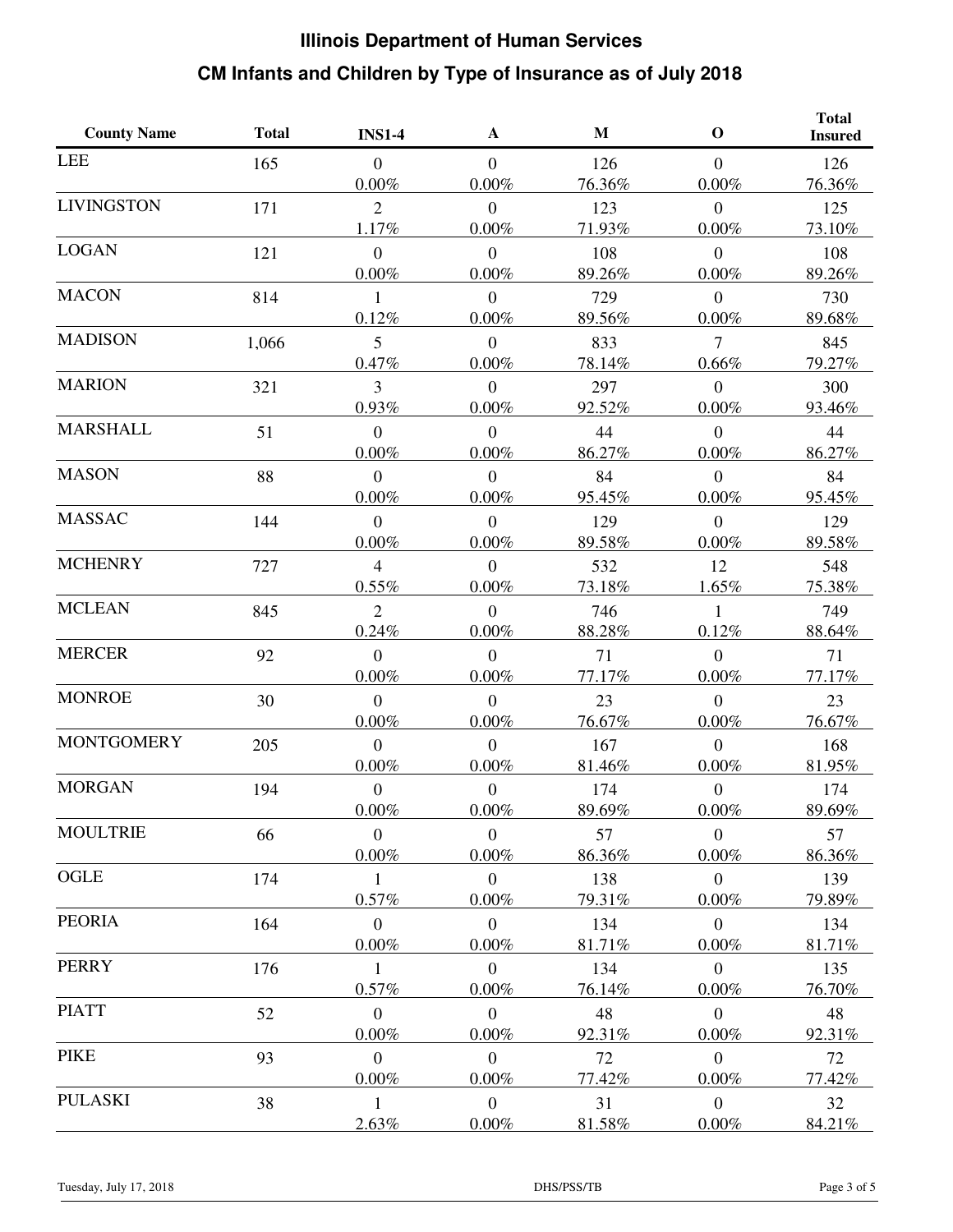| <b>County Name</b> | <b>Total</b> | <b>INS1-4</b>              | A                          | $\mathbf{M}$    | $\mathbf 0$                  | <b>Total</b><br><b>Insured</b> |
|--------------------|--------------|----------------------------|----------------------------|-----------------|------------------------------|--------------------------------|
| <b>PUTNAM</b>      | 11           | $\overline{0}$<br>$0.00\%$ | $\Omega$<br>$0.00\%$       | 11<br>100.00%   | $\overline{0}$<br>$0.00\%$   | 11<br>100.00%                  |
| <b>RANDOLPH</b>    | 139          | $\overline{0}$<br>$0.00\%$ | $\overline{0}$<br>$0.00\%$ | 123<br>88.49%   | $\overline{0}$<br>0.00%      | 123<br>88.49%                  |
| <b>RICHLAND</b>    | 151          | 1<br>0.66%                 | $\overline{0}$<br>0.00%    | 121<br>80.13%   | $\mathbf{0}$<br>0.00%        | 122<br>80.79%                  |
| <b>ROCK ISLAND</b> | 1,086        | 1<br>0.09%                 | $\overline{0}$<br>0.00%    | 741<br>68.23%   | $\overline{0}$<br>0.00%      | 742<br>68.32%                  |
| <b>SALINE</b>      | 314          | $\overline{0}$<br>$0.00\%$ | $\overline{0}$<br>0.00%    | 292<br>92.99%   | $\overline{0}$<br>$0.00\%$   | 292<br>92.99%                  |
| <b>SANGAMON</b>    | 1,121        | $\overline{0}$<br>$0.00\%$ | $\overline{0}$<br>$0.00\%$ | 924<br>82.43%   | $\overline{0}$<br>$0.00\%$   | 924<br>82.43%                  |
| <b>SCHUYLER</b>    | 12           | $\overline{0}$<br>$0.00\%$ | $\overline{0}$<br>$0.00\%$ | 5<br>41.67%     | $\overline{0}$<br>$0.00\%$   | 5<br>41.67%                    |
| <b>SCOTT</b>       | 45           | $\overline{0}$<br>$0.00\%$ | $\overline{0}$<br>0.00%    | 42<br>93.33%    | $\overline{0}$<br>$0.00\%$   | 42<br>93.33%                   |
| <b>SHELBY</b>      | 123          | 1<br>0.81%                 | $\overline{0}$<br>$0.00\%$ | 95<br>77.24%    | $\overline{0}$<br>$0.00\%$   | 96<br>78.05%                   |
| <b>ST CLAIR</b>    | 1,915        | 8<br>0.42%                 | $\theta$<br>0.00%          | 1,455<br>75.98% | 41<br>2.14%                  | 1,504<br>78.54%                |
| <b>STEPHENSON</b>  | 363          | $\overline{0}$<br>$0.00\%$ | $\overline{0}$<br>$0.00\%$ | 292<br>80.44%   | 20<br>5.51%                  | 312<br>85.95%                  |
| <b>TAZEWELL</b>    | 486          | 1<br>0.21%                 | $\overline{0}$<br>0.00%    | 392<br>80.66%   | $\overline{4}$<br>0.82%      | 397<br>81.69%                  |
| <b>UNION</b>       | 149          | $\mathbf{0}$<br>$0.00\%$   | $\overline{0}$<br>0.00%    | 116<br>77.85%   | $\mathbf{0}$<br>0.00%        | 116<br>77.85%                  |
| <b>WABASH</b>      | 119          | $\mathbf{0}$<br>$0.00\%$   | $\overline{0}$<br>$0.00\%$ | 101<br>84.87%   | $\overline{3}$<br>2.52%      | 104<br>87.39%                  |
| <b>WARREN</b>      | 143          | $\overline{0}$<br>$0.00\%$ | $\overline{0}$<br>0.00%    | 122<br>85.31%   | 13<br>9.09%                  | 135<br>94.41%                  |
| <b>WASHINGTON</b>  | 46           | $\overline{0}$<br>$0.00\%$ | $\mathbf{0}$<br>$0.00\%$   | 31<br>67.39%    | $\mathbf{0}$<br>$0.00\%$     | 31<br>67.39%                   |
| <b>WAYNE</b>       | 106          | $\mathbf{0}$<br>0.00%      | $\mathbf{0}$<br>$0.00\%$   | 92<br>86.79%    | 6<br>5.66%                   | 98<br>92.45%                   |
| <b>WHITESIDE</b>   | 285          | $\mathbf{0}$<br>$0.00\%$   | $\mathbf{0}$<br>0.00%      | 228<br>80.00%   | $\boldsymbol{0}$<br>$0.00\%$ | 228<br>80.00%                  |
| <b>WILL</b>        | 190          | 14<br>7.37%                | $\mathbf{0}$<br>$0.00\%$   | 108<br>56.84%   | 12<br>6.32%                  | 134<br>70.53%                  |
| WILLIAMSON         | 844          | $\overline{2}$<br>0.24%    | $\overline{0}$<br>0.00%    | 702<br>83.18%   | $\overline{2}$<br>0.24%      | 706<br>83.65%                  |
| <b>WINNEBAGO</b>   | 159          | 1<br>0.63%                 | $\mathbf{0}$<br>$0.00\%$   | 125<br>78.62%   | $\overline{4}$<br>2.52%      | 130<br>81.76%                  |